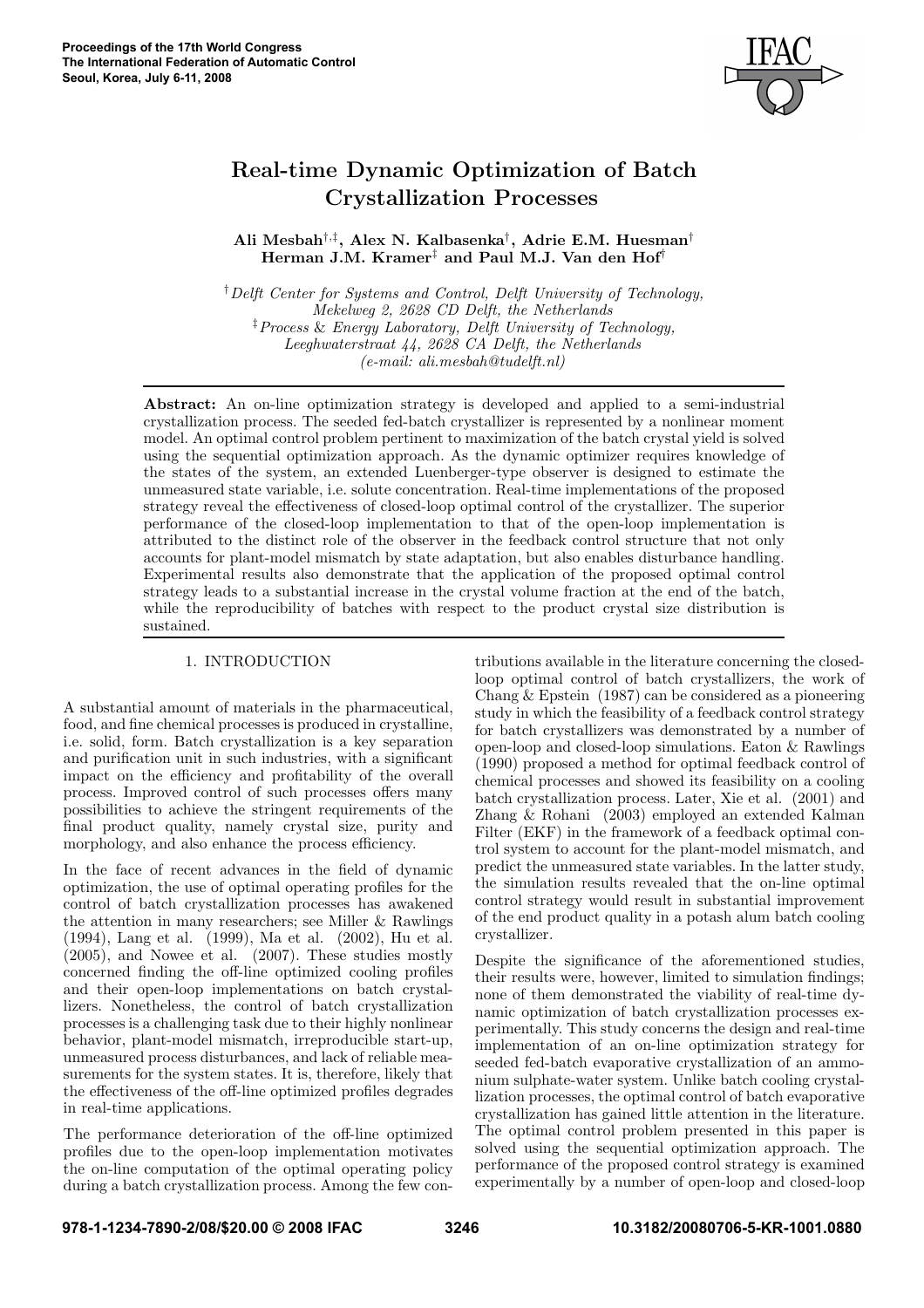implementations on a semi-industrial 75-liter draft tube crystallizer.

This paper is comprised of five sections. In the following section, the model of the seeded fed-batch evaporative crystallizer is presented. Section 3 discusses the formulation of the optimal control problem, as well as the design of an extended Luenberger-type observer. The experimental results of batch crystallization optimization are presented in section 4, while conclusions and future research directions are given in section 5.

#### 2. CRYSTALLIZATION MODEL

The mathematical models of solution crystallization processes are typically obtained through the application of a population balance equation, mass balance equations for solvent and solute, energy balance equation, and expressions describing the variation of the equilibrium concentration. The population balance equation accounts for the evolution of crystal particles along temporal and size domains. Under the assumptions of mixed suspension, constant crystallizer volume, nucleation of crystals of infinitesimal size, and negligible breakage and agglomeration, the dynamic population balance equation for a semi-batch crystallization process simplifies to (Randolph & Larson, 1988):

$$
V\frac{\partial n(L,t)}{\partial t} + V\frac{\partial (n(L,t)G)}{\partial L} = VB(L,t) - Q_p n(L,t) \quad (1)
$$

where *n* is the number density  $(\text{#} \cdot m^{-3} \cdot m^{-1})$ , *G* is the growth rate  $(m \cdot s^{-1})$ , B is the nucleation rate  $(\text{#} \cdot m^{-3} \cdot \text{#})$  $(m^{-1} \cdot s^{-1})$ , L is the characteristic crystal size  $(m)$ , V is the crystallizer volume  $(m^3)$ , and  $Q_p$  is the sample stream flow rate  $(m^3 \cdot s^{-1})$ .

Numerical solution of the population balance equation often requires considerable computational effort that might render the real-time implementation of model based control strategies infeasible. The method of moments is, therefore, applied to equation (1) in order to convert the population balance equation into a set of computationally affordable Ordinary Differential Equations (ODEs). With defining the  $i^{th}$  moment of  $n(L, t)$  as:

$$
m_i = \int_0^\infty L^i n(L, t) \, dL \quad i = 0, \dots, 4 \tag{2}
$$

multiplying equation (1) by  $L^i dL$  and, subsequently, integrating over the entire crystal size domain result in the following set of ODEs that describes the evolution of moments of the Crystal Size Distribution (CSD) in time:

$$
\frac{dm_0}{dt} = B_0 - \frac{m_0 Q_p}{V}
$$
\n
$$
\frac{dm_i}{dt} = iGm_{i-1} - \frac{m_i Q_p}{V} \quad i = 1, ..., 4.
$$
\n(3)

Here  $B_0$  represents the total rate of nucleation  $(\text{#} \cdot \text{m}^{-3} \cdot \text{]}$  $s^{-1}$ ).

Among various types of nucleation mechanism, this work only considers the particle formation from crystal surfaces, i.e. secondary nucleation, since it is the dominant nucleation mechanism occurring in seeded batch crystallizers. The empirical expressions realized for the total nucleation

Table 1. Model parameters

| Symbol   | Value                 | Unit                        |  |
|----------|-----------------------|-----------------------------|--|
| $C^*$    | 0.46                  | $kg_{solute}/kg_{solution}$ |  |
| 9        | 1.0                   |                             |  |
| $H_c$    | 60.75                 | kJ/kg                       |  |
| $H_L$    | 69.86                 | kJ/kg                       |  |
| $H_v$    | $2.59 \times 10^{3}$  | kJ/kg                       |  |
| $K_v$    | 0.43                  |                             |  |
| $k_b$    | $1.02 \times 10^{14}$ | $\#/m^4$                    |  |
| $k_{g}$  | $7.50 \times 10^{-5}$ | m/s                         |  |
| $Q_p$    | $1.73 \times 10^{-6}$ | $m^3/s$                     |  |
| V        | $7.50 \times 10^{-2}$ | $m^3$                       |  |
| $\rho_c$ | 1767.35               | $\frac{kg/m^3}{kg/m^3}$     |  |
| $\rho_L$ | 1248.93               |                             |  |

rate, and the size independent crystal growth rate are as follows:

$$
B_0 = k_b m_3 G \tag{4}
$$

$$
G = k_g(C - C^*)^g \tag{5}
$$

The nucleation rate constant  $k_b$ , the growth rate constant  $k_q$ , and the growth rate exponent g are the kinetic parameters corresponding to the ammonium sulphate-water system. Furthermore  $\tilde{C}$  and  $C^*$  are the solute concentration and the equilibrium concentration, respectively; their difference determines the driving force of the crystallization process, known as the supersaturation.

In the face of isothermal operation of the evaporative crystallizer, a single expression is derived for the solute concentration using the mass and energy balance equations:

$$
\frac{dC}{dt} = \frac{\frac{Q_p(C^*-C)}{V} + 3K_v Gm_2(k_1+C)}{1 - K_v m_3} + \frac{k_2 H_{in}}{1 - K_v m_3} \quad (6)
$$

with constant coefficients given by:

$$
k_1 = \frac{H_v C^*}{H_v - H_L} \left(\frac{\rho_c}{\rho_L} - 1 + \frac{\rho_L H_L - \rho_c H_c}{\rho_L H_v}\right) - \frac{\rho_c}{\rho_L} \tag{7}
$$

$$
k_2 = \frac{C^*}{V \rho_L (H_v - H_L)}\tag{8}
$$

where  $K_v$  is the crystal volumetric shape factor,  $H_{in}$  is the heat input to the crystallizer  $(kW)$ ,  $\rho_L$  is the saturated solution density  $(kg \cdot m^{-3})$ , and  $\rho_c$  is the density of crystals  $(kg \cdot m^{-3})$ .  $H_L$ ,  $H_c$  and  $H_v$  are the solution, crystals and vapor specific enthalpies  $(kJ \cdot kg^{-1})$ , respectively. The physical properties of the ammonium sulphate-water system, as well as the nucleation and growth rate kinetic parameters are listed in Table 1.

From the aforementioned analysis, it follows that the dynamic behavior of the system under investigation is governed by a set of Differential Algebraic Equations (DAEs), equations (3-8). Hence, the five leading moments of the CSD, and the solute concentration are the state variables determining the dynamics of the system. Actual measurements are only available for the moments of the CSD.

In the batch experiments, large seed loads are used that result in relatively low supersaturation levels (Doki et al., 2002). Under these conditions, the effect of secondary nucleation is minimized and, consequently, the crystal growth mainly dictates the dynamics of the crystal size distribution throughout the batch. Hence, the CSD in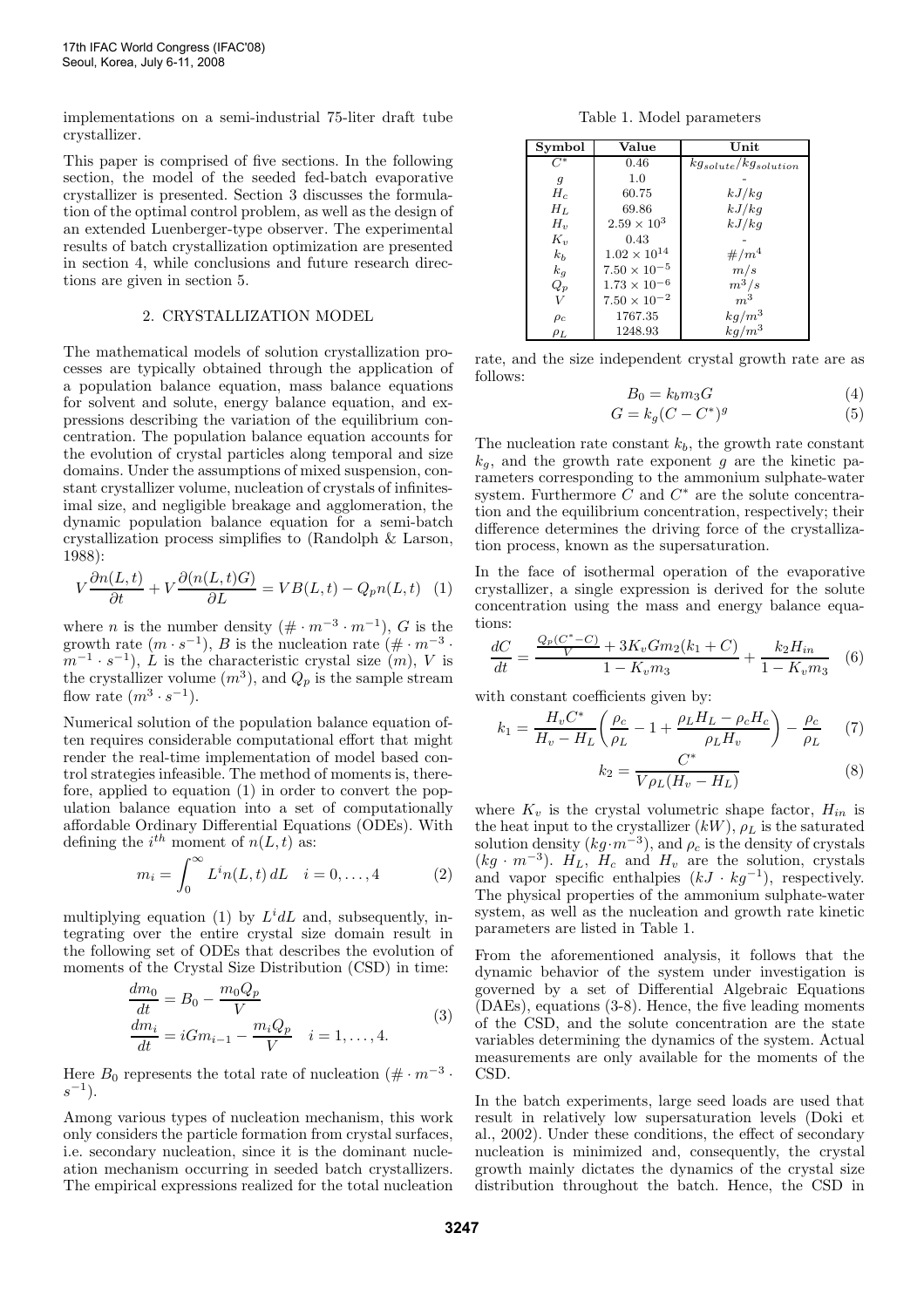

Fig. 1. Block diagram of the control system

such process is unimodal and, therefore, can be reasonably represented by the mean crystal size and the CSD width using the moment model. The nonlinear moment model was experimentally verified to be an adequate description of the process at hand (Mesbah et al., 2007).

#### 3. ON-LINE OPTIMAL CONTROL STRATEGY

#### 3.1 Dynamic Optimization

The effective strategy to be realized for optimal control of crystallization processes mainly depends on the product specifications, as well as the properties of the crystallization system under investigation. Achievement of the desired final product characteristics is often of higher importance than maximization of process yield or energy saving considerations. A preceding study on the controllability analysis of the 75-liter draft tube crystallizer conducted by Kalbasenka et al. (2007) revealed that the initial conditions have a profound impact on the fed-batch process. It has been shown that a good reproducibility of batches with respect to the crystal size can only be obtained by means of a proper seeding strategy.

In this study, the primary goal is to maximize the batch crystal yield while the reproducibility of batch runs, as well as the fulfilment of the desired product specifications is sustained. This objective is achieved by manipulation of the supersaturation profile. In an evaporative crystallizer, the supersaturation trajectory is dependent on the heat input to the crystallizer. Hence, the heat input can be utilized as a manipulated variable to control the nonequilibrium driving force of the process and, consequently, optimize the batch crystal yield. As most of the crystallization phenomena are supersaturation-dependent, variations in the heat input should be constrained in such a way as to avoid degradation of the product quality caused by e.g. irregular crystal growth, impurity uptake, solvent inclusion etc.

An optimal control problem is thereby formulated to determine the heat input profile that maximizes an objective function pertinent to the batch crystal yield while certain constraints are imposed on the heat input and crystal growth rate to avoid degradation of the product quality. The optimal control problem is expressed as follows:

$$
\min_{H_{in}(t)} \quad \frac{\int_0^{t_f} (100 \frac{G(t) - G_{max}}{G_{max}})^2 dt}{\int_0^{t_f} dt}
$$
\n
$$
\text{s.t. equations (3)-(8)} \quad G(t) \le G_{max} = 2.5 \times 10^{-8} \quad m/s
$$
\n
$$
9 \le H_{in}(t) \le 13 \quad kW
$$
\n(9)

where  $H_{in}$  is the vector of the piecewise constant heat input profile, and  $G_{max}$  is the maximum crystal growth rate. The lower bound of heat input is kept at a relatively high value to ensure survival of ground seeds in the crystallizer during the initial phase of the process, whereas an approximation of the upper actuator constraint is taken as the upper heat input bound. An inequality constraint is also imposed on the crystal growth rate to avoid the formation of irregularly shaped crystals. The optimal control problem described in (9) is, therefore, equivalent to maximization of the batch crystal yield while sustaining the product quality.

Among several methods for computing solution to the multivariable optimization problem, the sequential approach proposed by Biegler & Cuthrell (1985) is employed to solve the optimization problem (9). In this approach, the optimal control problem is transformed into a Nonlinear Programming Problem (NLP) by parameterization of the control input variable. An ODE solver is, thereby, used in combination with an optimization algorithm to solve the NLP problem sequentially. The major advantage of the sequential approach is the reduced dimensionality of the nonlinear program since the number of parameters in the control parametrization problem remains small. In this study, the set of differential-algebraic equations (3-8) is integrated using the Euler method, while the MATLAB optimization function, i.e. fmincon, is utilized to solve the NLP problem in which the heat input is parameterized.

#### 3.2 Observer Design

Real-time implementation of the dynamic optimizer requires knowledge of the current states of the system. As actual measurements are not available for the solute concentration, an observer based on nonlinear extension of the Luenberger state estimation technique (Ciccarella et al., 1993) is used to estimate the evolution of supersaturation during the fed-batch crystallization process. For the system under investigation, the performance of the extended Luenberger-type observer appeared to be superior to that of an extended Kalman filter (Kalbasenka et al., 2006).

In order to design the observer, the moment model described by equations (3-8) is reformulated in the following form:

$$
\frac{dx(t)}{dt} = f(x(t)) + g(x(t))u(t) \quad x(0) = x_0 \tag{10}
$$

$$
y(t) = h(x(t))\tag{11}
$$

where the state vector  $x(t) \in \mathbb{R}^{n_x}$ , the output vector  $y(t) \in \mathbb{R}^{n_y}$ , and the input vector  $u(t) \in \mathbb{R}^{n_u}$  are defined as:

$$
x(t) = [m_0 \quad m_1 \quad m_2 \quad m_3 \quad m_4 \quad C]^T \tag{12}
$$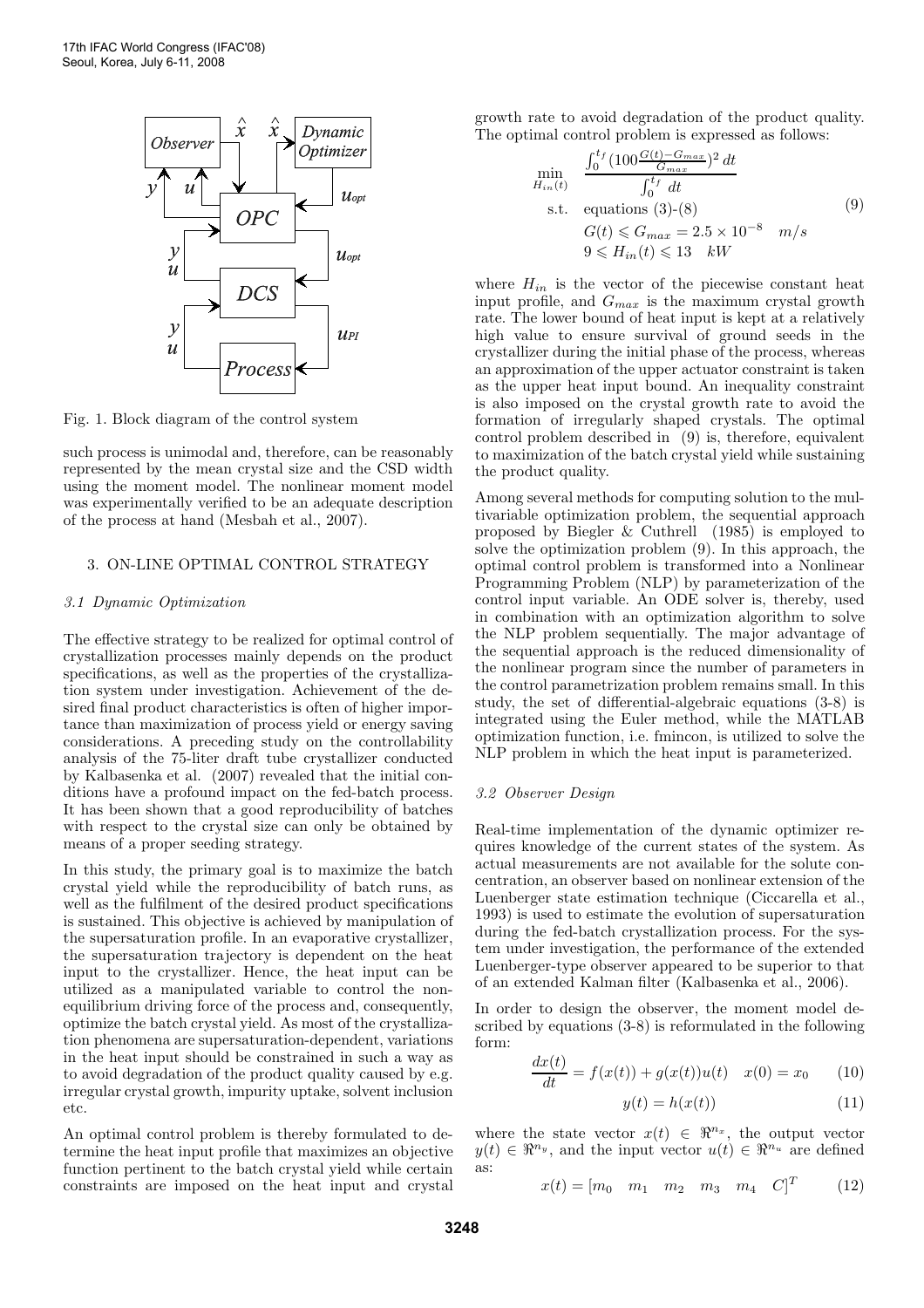Table 2. Scaling factors and optimization parameters in equation (19)

| Index |                       |                    |                                        |       |             |
|-------|-----------------------|--------------------|----------------------------------------|-------|-------------|
| $a_i$ | $1 \times 10^{-10}$   | $1 \times 10^{-6}$ | $1 \times 10^{-2}$   $1 \times 10^{2}$ |       | $\sim 10^5$ |
|       | $2.72 \times 10^{-3}$ | 84.5               | 0.117                                  | 0.441 | 0.464       |
|       |                       |                    |                                        |       |             |

$$
y(t) = [m_0 \quad m_1 \quad m_2 \quad m_3 \quad m_4]^T
$$
 (13)  

$$
u(t) = H_{in}.
$$
 (14)

The observer equation is expressed as:

$$
\frac{d\widehat{x}(t)}{dt} = f(\widehat{x}(t)) + g(\widehat{x}(t))u(t) + [Q(\widehat{x}(t))]^{-1}KE(t)
$$
 (15)

where  $\hat{x}(t)$  is the estimated state vector,  $Q(\hat{x}(t))$  is the observability matrix,  $K$  is the finite gain vector of the observer to be determined by tuning, and  $E(t)$  denotes the difference between the measured and estimated outputs, i.e. error signal:

$$
E(t) = y(t) - h(\widehat{x}(t)).
$$
\n(16)

As tuning is a rather tedious task to determine the gain vector  $K$ , a slightly different formulation of equation (15) is used:

$$
\frac{d\widehat{x}(t)}{dt} = f(\widehat{x}(t)) + g(\widehat{x}(t))u(t) + \widehat{K}E(t) \quad \widehat{x}(0) = \overline{x} \quad (17)
$$

in which  $\hat{K} \in \Re^{n_x \times n_y}$  is a constant matrix:

$$
\widehat{K} = \begin{bmatrix}\n0 & 0 & 0 & K_1 & 0 \\
0 & 0 & 0 & 0 & K_2 \\
0 & 0 & K_3 & 0 & 0 \\
0 & 0 & 0 & K_4 & 0 \\
0 & 0 & 0 & 0 & K_5 \\
0 & 0 & 0 & 0 & 0\n\end{bmatrix}.
$$
\n(18)

It is self-evident that entries of the last row in matrix (18) are zero since the error signal for the sixth state, i.e. solute concentration, is not available. Due to the absence of accurate measurements for  $m_0$  and  $m_1$ , these two state variables are estimated using error signals defined on the basis of  $m_3$  and  $m_4$  measurements, respectively.

The matrix  $\hat{K}$  is then determined as a solution to the following optimization problem formulated in gPROMS (PSE Ltd., UK):

$$
\min_{K_i} \sum_{i=1}^{5} a_i \frac{\int_0^{t_f} |x_i(t) - \hat{x}_i(t)| dt}{\int_0^{t_f} dt}
$$
\ns.t. equation (17).

\n(19)

Numerical values of the scaling constants  $a_i$ , and the entries of matrix  $\hat{K}$  are given in Table 2. The scaling constants account for the greatly differing order of magnitude of the states.

## 4. RESULTS AND DISCUSSION

The effectiveness of the proposed control strategy is evaluated experimentally for fed-batch evaporative crystallization of an ammonium sulphate-water system. The optimal control strategy is implemented on a 75-liter draft tube crystallizer in both open-loop, i.e. without observer and state feedback, and closed-loop modes. The crystallizer is equipped with an on-line laser diffraction instrument



Fig. 2. Heat input profiles

(HELOS-Vario, Sympatec, Germany) to measure evolution of the product CSD during the batch. The predetermined supersaturation level at which the ground seeds are inserted into the crystallizer is measured using an in-line concentration measuring probe (LiquiSonic 20, SensoTech, Germany).

The feedback control scheme used to compute and implement the optimal heat input profile on the crystallizer is depicted in Fig. 1. A Distributed Control System (DCS, CENTUM CS3000, Yokogawa, Japan) forms the basic control layer consisting of Proportional Integral (PI) loops, as well as extensions to control process variables such as levels, temperatures, pressures, heat input etc. The heat input to the crystallizer is optimized using the nonlinear moment model in the Dynamic Optimizer where input constraints are incorporated into the optimal control problem that is solved on-line. In order to determine the current states of the system, an observer is designed to estimate the unmeasured state variable, i.e. solute concentration. The observer also accounts for the processmodel mismatch. Therefore, the feedback control structure effectively handles the uncertainties that are associated with the model's parameters.

The core component of this multi-layer control architecture is an OPC (OLE (Object Linking and Embedding) for Process Control) server (IPCOS, the Netherlands) that facilitates the communication among various modules in the control system. The process measurements  $y$  collected by the DCS are passed to the observer via the OPC server. The OPC also sends the optimal heat input profile  $u_{opt}$ computed on the basis of the estimated states  $\hat{x}$  to the lower level PI controller that keeps the heat input as close to the optimal set points as possible by manipulating the available actuators of the process within certain bounds.

As product quality is strongly dependent on the growth rate profile throughout the batch, the variation of crystal growth rate in relation to three different heat input profiles is examined. The heat input and crystal growth rate profiles are depicted in Fig. 2 and Fig. 3, respectively. The undesirable effects of secondary nucleation, as well as excessive growth rates can be minimized by imposing a maximum growth rate constraint in the course of the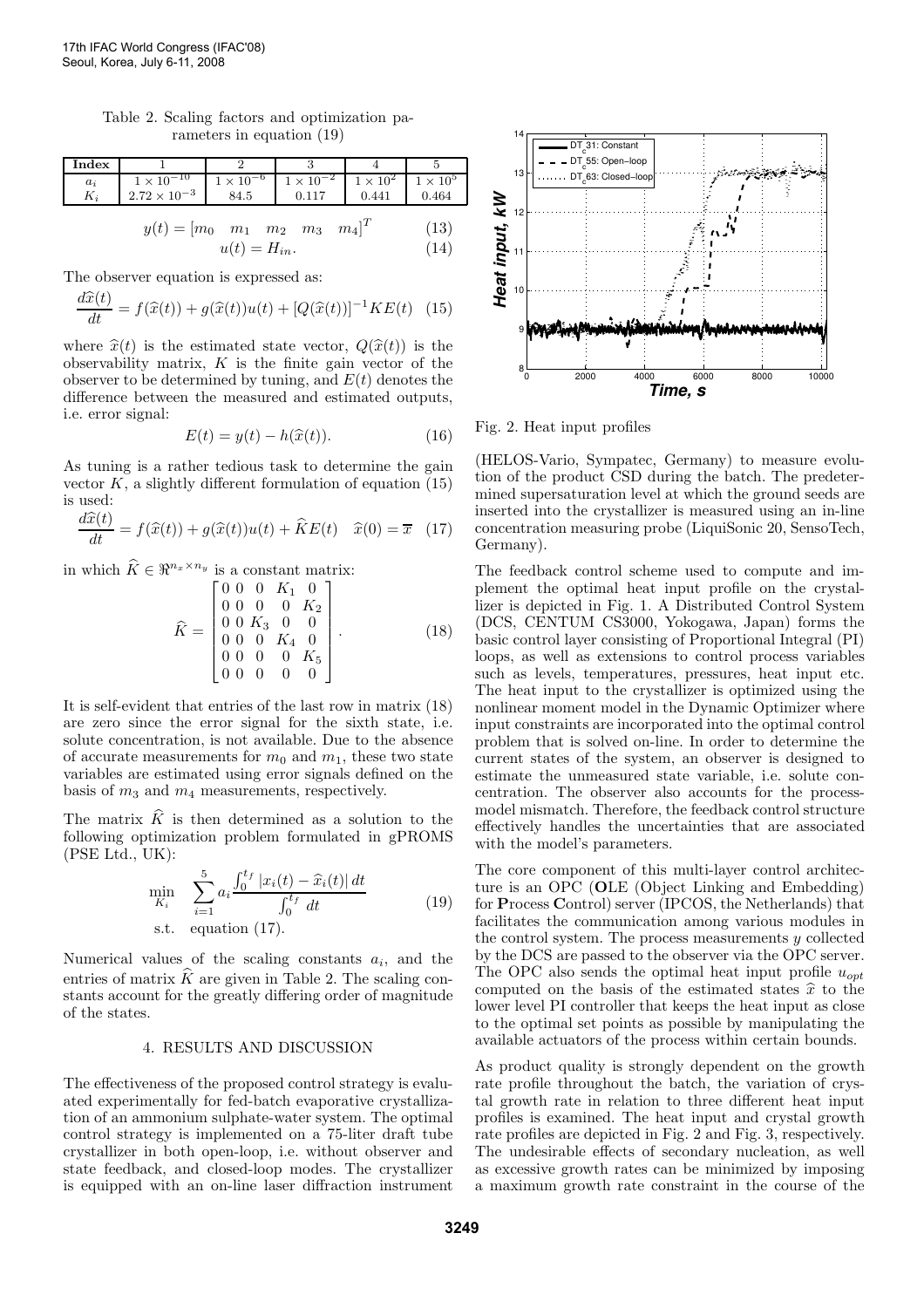

Fig. 3. Crystal growth rate profiles

batch process. As can be seen, when the heat input is kept constant at  $9kW$  during experiment DT<sub>c</sub>31, the growth rate steadily drops without following the maximum growth rate shown by the dashed-dotted line in Fig. 3. This behavior suggests that an effective control strategy is required to meet the growth rate constraint. An off-line dynamic optimization is, therefore, performed and implemented in open-loop mode during experiment  $DT<sub>c</sub>55$ , where the heat input is manipulated manually. Fig. 3 shows that the growth rate yet again fails to follow the constraint at the optimal heat-input profile implemented in the open-loop mode.

In order to force the process to follow the constraint more closely, the optimal control strategy is implemented in closed-loop mode throughout experiment  $DT<sub>c</sub>63$ . As demonstrated in Fig. 3, once the growth rate crosses the constraint at  $t = 4200s$ , it is forced to follow the maximum growth rate by raising the heat input to the crystallizer. However, the constraint can no longer be tracked when the heat input reaches its upper bound of  $13kW$  at  $t =$ 6900s as shown in Fig. 2. Consequently, the growth rate gradually decreases while the heat input remains at its maximum admissible value. It is evident that in spite of the fact that the constraint is not met in the initial phase of the batch until the growth rate hits the maximum growth rate, no control action is taken since the heat input is constrained by a lower bound, i.e. 9kW. The lower heat input bound ensures the survival of ground seeds by keeping the supersaturation at somewhat high levels. It is worth noting that the differences in the initial growth rate profiles of various batches are due to uncertain initial conditions at the seeding point.

Fig. 3 in fact exhibits the effectiveness of closed-loop optimal control of the crystallizer, where better constraint tracking is achieved till actuation limitations render the optimal control of the batch process impossible. The improvement in the performance of the optimal controller can be attributed to the feedback structure, as well as the receding horizon implementation of the control system. In such control framework, the observer not only accounts for the plant-model mismatch but also enables effective disturbance handling.



Fig. 4. Comparison of the crystal fractions



Fig. 5. Comparison of the median crystal size

The volume fractions of crystals measured in the course of various batches are depicted in Fig. 4. The crystal fractions at the batch end of experiments  $DT<sub>c</sub>55$  and  $DT<sub>c</sub>63$ , during which optimal control is implemented, are  $26vol\%$  and  $27vol\%$  respectively, whereas in the experiment of constant heat input profile the crystal fraction is 23vol.%. Therefore, the implementation of the optimal control strategy in either mode leads to a substantial increase of almost 15% in the crystal volume fraction at the end of the batch.

As can be inferred from Fig. 5, the heat input does not have a significant impact on the median crystal size. This shows that the supersaturation level is manipulated by the heat input in such a way that the secondary nucleation does not increase considerably throughout the batch and, therefore, does not have a pronounced effect on the product crystal size distribution. This is due to the effective control of the secondary nucleation achieved by means of the proper seeding strategy.

# 5. CONCLUSIONS AND FUTURE WORK

This study concerns the optimal operation of a semiindustrial batch crystallization process. It shows that dy